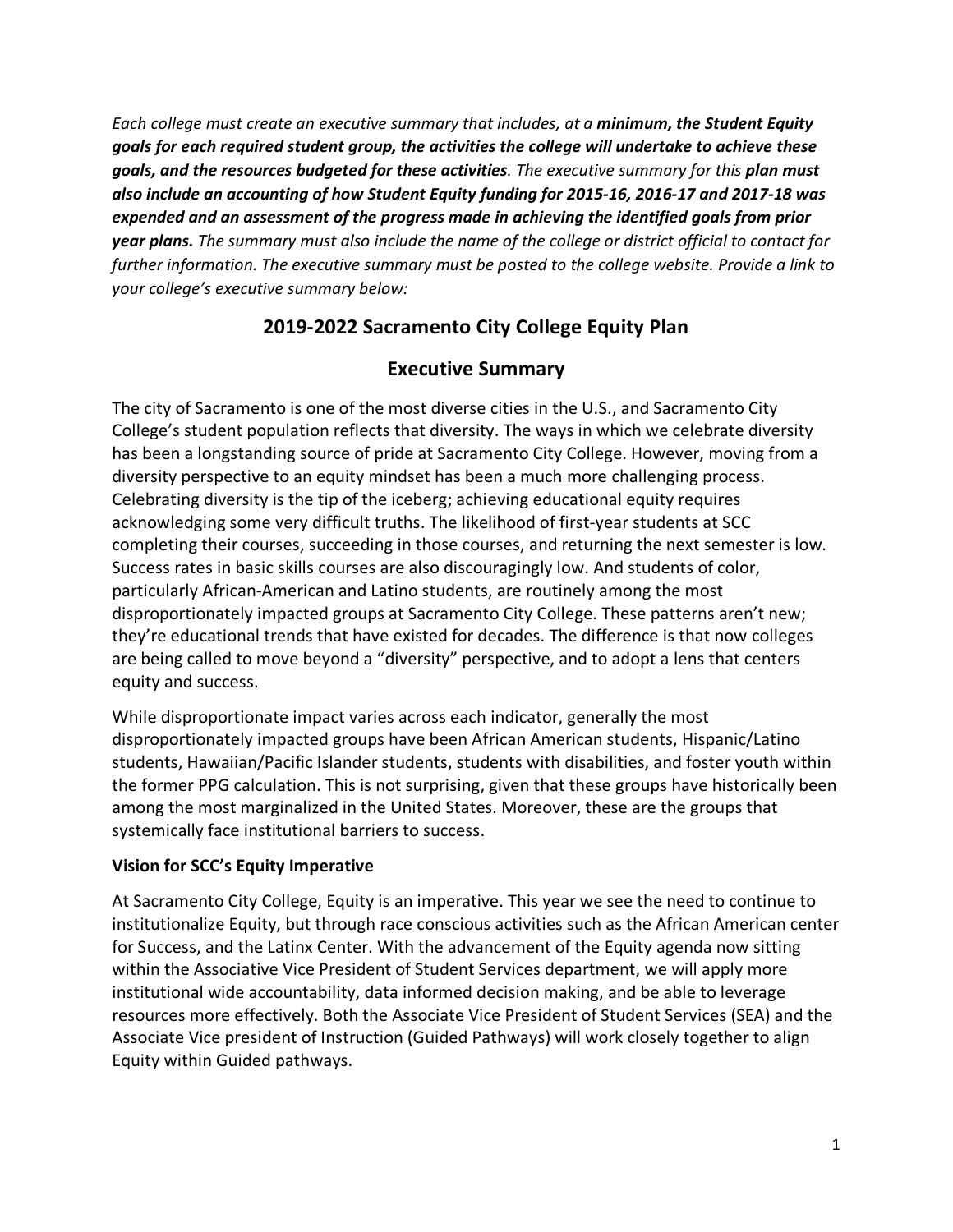## **STUDENT CATEGORIES**

The completion of a student equity plan is a condition of funding under the Student Equity and Achievement Program (SEA). In order to ensure equal educational opportunities and to promote student success for all students, regardless of race, gender, age, disability, or economic circumstances, colleges must maintain a student equity plan that includes a disproportionate impact (DI) study. Colleges are required to use campus-based research to conduct a DI analysis using various methodologies. Colleges must assess the extent of student equity by gender and for each of the following categories of students:

- A. Current or former foster youth
- B. Students with disabilities
- C. Low income students
- D. Veterans

E. Students in the following ethnic and racial categories, as they are defined by the United States Census Bureau for the 2010 Census:

- *i. American Indian or Alaska Native*
- *ii. Asian*
- *iii. Black or African American*
- *iv. Hispanic or Latino*
- *v. Filipino*
- *vi. Native Hawaiian or other Pacific Islander*
- *vii. White*
- *viii. Some other race*
- ix. *More than on race*

F. Lesbian, gay, bisexual, or transgender students (LGBTQ)

G. Additional categories of students as determined by the governing board of the community college district

## **STUDENT SUCCESS METRICS**

The 2019-2022 Student Equity Plan has been aligned to the California Community College System's new student success metrics to some extent. Colleges were instructed to use the Student Success Metrics (SSM) Dashboard to access their data for their overall student population. Colleges are required to set three-year goals from the SSM for the overall student population and for each student equity population shown to have DI in the following success metrics:

- 1. Access-Successful Enrollment (enroll within one year after applying)
- 2. Retention-Fall to Spring (all students)
- 3. Completion of transfer-level math and English (within the first year)

4. Vision Goal Completion (earned credit certificates over 18 units or associate degree within three years)

5. Transfer to a four-year institution (in state or out of state, within three years)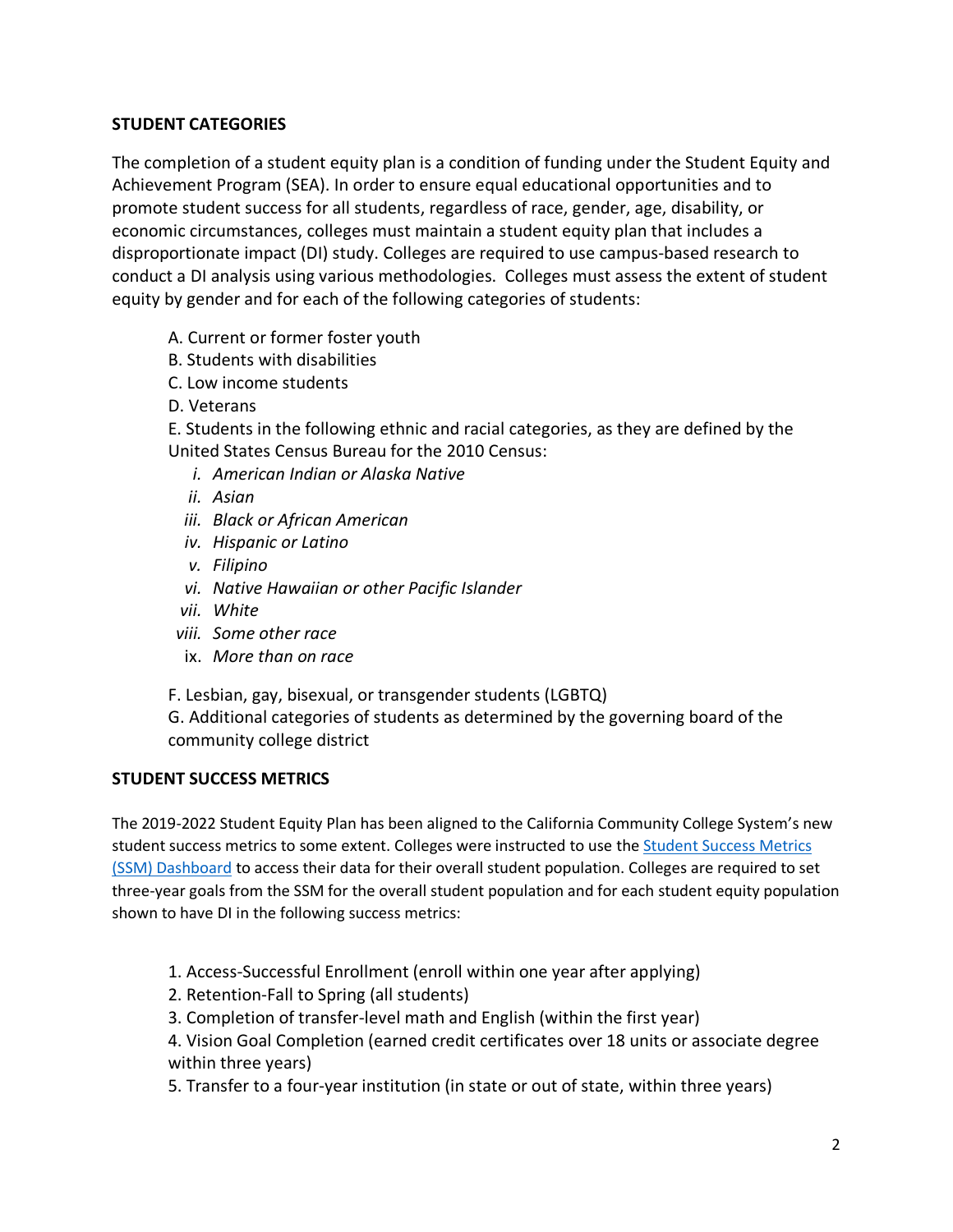## **METHODOLOGY**

For the 2019-2022 Equity Plan, the Chancellor's Office requires the use of two methodologies to assess DI: Percentage Point Gap (PPG) and Proportionality Index (PI). PPG must be used for access, retention, and completion of transfer level math and English; PI for transfer and vision goal completion. However, colleges may use other methods as additional methodology for planning purposes. The PPG and PI methodologies differ from the 80% Rule methodology that all CCC colleges used. Each methodology reveals significantly different DI results for student populations, then in 2015-2018, but SCC remains to stay the course

## **GOALS AND ACTIVITIES FOR OVERALL AND DI STUDENT POPULATIONS**

Mentioned in the below activities, Sacramento City College will move towards developing first year experiences in relationship with Guided Pathways for first-year students, , designing intentional and equity minded Supplemental Instructional Support for transfer-level English and Math, continued professional development, increasing retention and transfer, and focus on climate and institutional responsiveness to African American and Latinx students.

| Access:<br><b>Successful</b><br><b>Enrollment</b> | <b>Retention:</b><br><b>Fall to Spring</b> | <b>Transfer to a</b><br>four-year<br>institution | <b>Completion of</b><br>transfer level Math<br>and English | <b>Earned credit certificate</b><br>over 18 units, associate<br>degree, CCC bachelor's<br>degree |
|---------------------------------------------------|--------------------------------------------|--------------------------------------------------|------------------------------------------------------------|--------------------------------------------------------------------------------------------------|
| Current:                                          | Current:                                   | Current:                                         | Current: 3.99%                                             | Current: 2.69%                                                                                   |
| 35.03%                                            | 57.81%                                     | 10.11%                                           |                                                            |                                                                                                  |
|                                                   |                                            |                                                  | 171 completed both                                         | 1,349 awardees from                                                                              |
| 19,577                                            | 12,368                                     | 2,551 transfers                                  | transfer-level math                                        | among the 50,094                                                                                 |
| enrollees from                                    | retained to                                | from a total of                                  | and English from the                                       | enrolled students (2017-                                                                         |
| the 55,881                                        | the spring                                 | 25,222                                           | 4,288 first year                                           | 18 baseline year)                                                                                |
| individuals who                                   | from 21,394                                | enrolled                                         | students (2017-18                                          |                                                                                                  |
| checked SCC                                       | students                                   | students                                         | baseline year)                                             | Goal: 7.60%                                                                                      |
| on the                                            | enrolled in the                            | $(2016-17)$                                      |                                                            |                                                                                                  |
| statewide                                         | fall (2017-18                              | baseline year)                                   | Goal: 5.38%                                                |                                                                                                  |
| application.                                      | baseline year).                            |                                                  |                                                            |                                                                                                  |
| $(2017 - 18)$                                     |                                            | Goal: 12.64%                                     |                                                            |                                                                                                  |
| baseline year)                                    | Goal: 63.86%                               |                                                  |                                                            |                                                                                                  |
| Goal: 42.50%                                      |                                            |                                                  |                                                            |                                                                                                  |

#### **Table 1 (A): Goals for Overall Student Population**

#### **Table 1(B): Activities for Overall Student Population**

## **Activities: Access: Successful Enrollment**

Establish First-Year-Experience that incentivizes retention and completion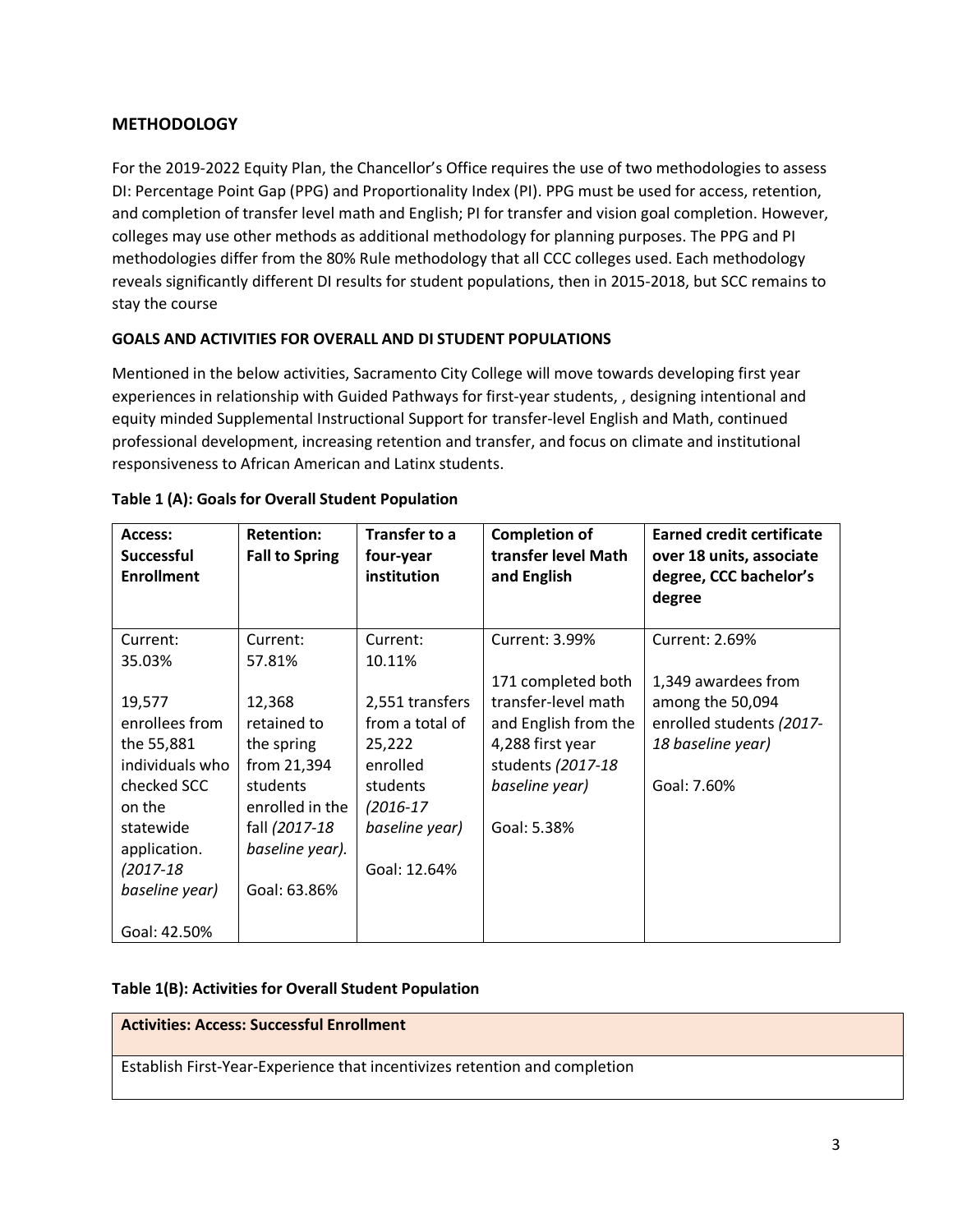Better Evaluate data, matriculation data, specific drop information, Financial Aid data, etc.)

Comprehensive education plan completion

Case management

Peer mentorship Summer component

New college materials that reflect the needs and diversity of our students

Implement self-guided course placement for special circumstances

Increase partnerships with local high schools by offering advanced education enrollment and pre-college education workshops

Creation and sustainability of welcoming physical campus environment that appreciates our robust student populations

Continue development of program maps to engage students at registration and throughout their community college experience.

Continue to work with dual enrollment relationship with K-12 school districts

Provide students-centered course schedule based on new environment (ab 705) and new information (data from Ad AStra)

**Activities: Retention: Fall to Spring**

Continue to engage in systematic process of inquiry (campus climate surveys, focus groups, etc.)

Increase successful course completion

Create and continue to offer peer mentoring and cohort-based learning

Increase cohort-based learning opportunities

Provide data collection and analysis workshops for staff, with a focus on student services and retention outcomes

Continue to refine Program Review and SLO assessment process to better serve students and increase their opportunities for success

Work on development and implementation of Decrease the drop rate program **Activities: Transfer to a four-year institution**

Explore multi-semester course scheduling to aid completion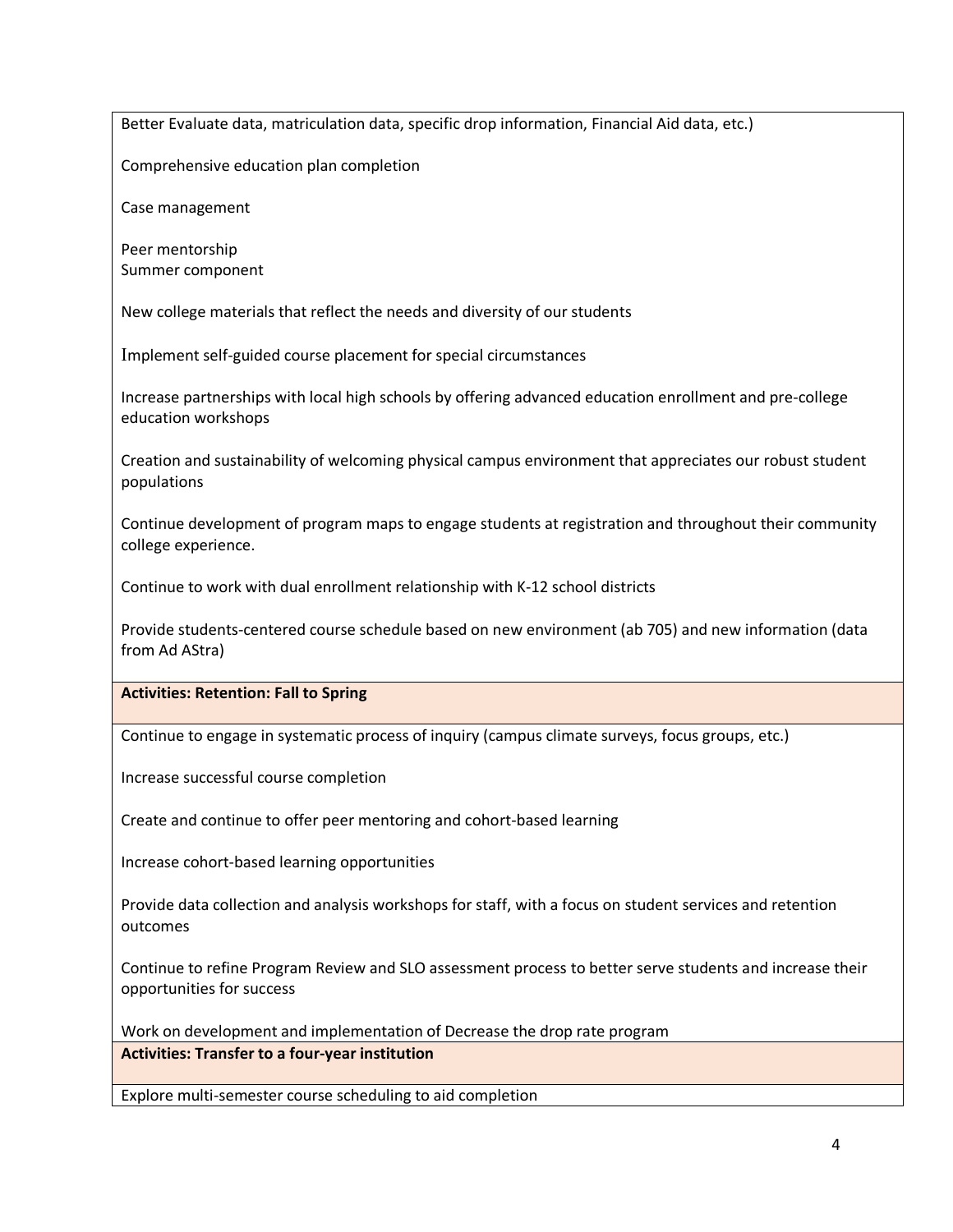Enhance transfer presence during onboarding process

Data-sharing MOU with primary feeder college Implement self-guided course placement for special circumstances

## **Activities: Completion of transfer level Math and English**

Explore and implement approaches to improving outcomes in math and English

Continue offering data inquiry workshop for faculty, Results-Based Instructional Data Analysis (RIDA); explore feasibility of offering certificate of completion, salary advancement, requiring this session for faculty, etc.

Provide tutoring on main campus, West Sacramento, Davis

Provide staffing for Writing Center in West Sacramento and Davis including faculty coordinator

provide staffing for Math assistance in West Sacramento and Davis, including instructional assistants

Provide mentoring in co-requisite classes in English writing and Math (DWAP and DMAP)

Provide faculty coordinator of Math/English basic skills efforts on campus

**Activities: Earned credit certificate over 18 units, associate degree, CCC bachelor's degree**

Increase programs that focus on credit-deficient students within feeder high school districts

Provide Career Education Outreach

Explore multi-semester course scheduling to aid completion

#### **Table 2 (A): Numeric Metric Goals for DI Student Populations**

|                   | DISPROPORTIONATELY IMPACTED POPULATIONS (Numbers/Percentages) |             |             |                 |             |             |
|-------------------|---------------------------------------------------------------|-------------|-------------|-----------------|-------------|-------------|
| <b>METRIC</b>     | <b>FEMALES</b>                                                | Current N/% | Goal N/%    | <b>MALES</b>    | Current N/% | Goal        |
|                   |                                                               |             |             |                 |             | $N/\%$      |
| Access:           | American Indian                                               | 113/30.6%   | 131/35.5%   | Some other race | 41/20.9%    | 70/35.7%    |
| <b>Successful</b> | or Alaska Native                                              |             |             |                 |             |             |
| <b>Enrollment</b> |                                                               |             |             | White           | 2,424/23.6% | 3,931/38.3% |
|                   | <b>Black or African</b>                                       | 1,615/32.5% | 1,778/35.8% |                 |             |             |
|                   | American                                                      |             |             |                 |             |             |
|                   |                                                               |             |             |                 |             |             |
|                   | Some other race                                               | 66/35.6%    | 84/35.6%    |                 |             |             |
|                   | <b>Foster Youth</b>                                           | 349/32.6%   | 381/35.6%   |                 |             |             |
|                   |                                                               |             |             |                 |             |             |
|                   | Veteran                                                       | 69/25.7%    | 96/35.7%    |                 |             |             |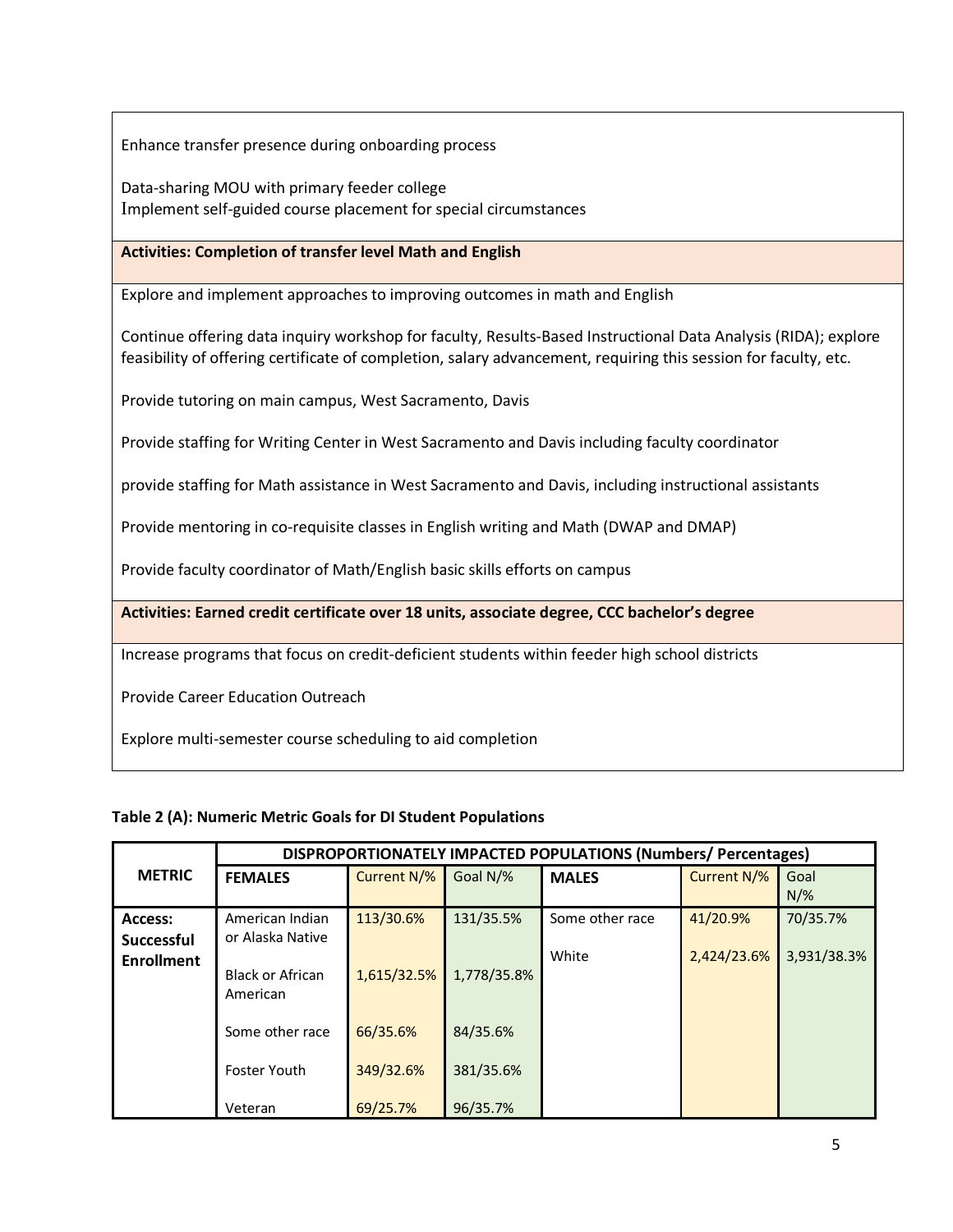| <b>Retention:</b>              | American Indian                     | 21/40.4%    | 30/57.7%    |                                                 |         |          |
|--------------------------------|-------------------------------------|-------------|-------------|-------------------------------------------------|---------|----------|
| <b>Fall to</b>                 | or Alaska Native                    |             |             |                                                 |         |          |
| <b>Spring</b>                  | Asian                               | 1,201/55.8% | 1,250/58.1% |                                                 |         |          |
|                                | White                               | 1,719/55.3% | 1,812/58.3% |                                                 |         |          |
|                                | <b>LGBT</b>                         | 233/51.8%   | 261/58.0%   |                                                 |         |          |
| <b>Transfer to</b><br>a 4-year | <b>Black or African</b><br>American | 100/6.8%    | 149/10.2%   | American Indian or<br>Alaska Native             | 4/7.8%  | 5/9.8%   |
| Institution                    | Native Hawaiian<br>or other Pacific | 16/7.6%     | 22/10.4%    | Filipino                                        | 23/7.4% | 32/10.4% |
|                                | Islander                            |             |             | Native Hawaiian or<br>other Pacific             | 5/4.3%  | 2/10.3%  |
|                                | Disabled                            | 90/7.3%     | 126/10.2%   | Islander                                        |         |          |
| Completion                     | <b>Black or African</b>             | 1/0.4%      | 11/4.4%     | <b>Black or African</b>                         | 3/1.6%  | 8/4.2%   |
| of transfer                    | American                            |             |             | American                                        |         |          |
| level Math<br>and English      | Hispanic or Latino                  | 18/1.8%     | 45/4.6%     | Hispanic or Latino                              | 13/2.0% | 27/4.3%  |
| <b>Vision Goal</b>             | Foster Youth                        | 4/1.7%      | 6/2.6%      | American Indian or                              | 1/1.2%  | 2/2.4%   |
| Completion                     |                                     |             |             | Alaska Native                                   |         |          |
|                                | <b>LBGT</b>                         | 18/1.6%     | 30/2.7%     | <b>Black or African</b><br>American             | 34/1.6% | 56/2.7%  |
|                                |                                     |             |             | Native Hawaiian or<br>other Pacific<br>Islander | 3/1.3%  | 6/2.7%   |
|                                |                                     |             |             | Foster Youth                                    | 1/0.7%  | 4/2.7%   |
|                                |                                     |             |             | <b>LBGT</b>                                     | 11/1.8% | 17/2.8%  |

## **PLANNED ACTIVITIES TO ACHIEVE EQUITY GOALS (2B)**

To close equity gaps for DI student populations identified in Table 2A, we will develop and/or continue the activities outlined in the Table 2B

#### **Table 2(B): Activities for DI Student Populations**

Increase partnerships with local high schools by offering advanced education enrollment and pre-college education workshops

Creation and sustainability of welcoming physical campus environment that appreciates our robust student populations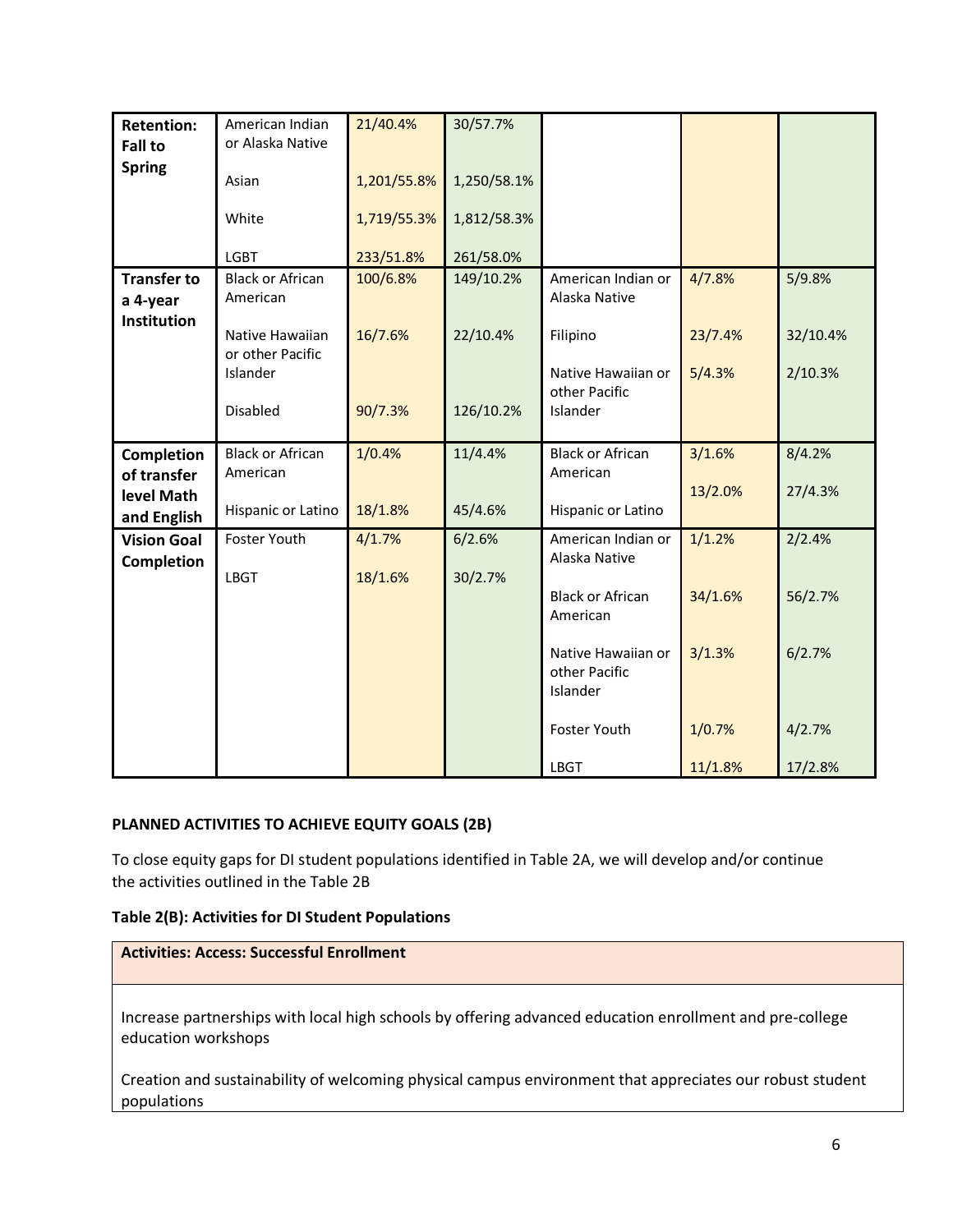Increase partnerships with local high schools by offering advanced education enrollment and pre-college education workshops, with particular focus on DI cohorts (example, jr. rise)

Continue development of program maps to engage students at registration and throughout their community college experience.

Continue to work with dual enrollment relationship with K-12 school districts

provide students-centered course schedule based on new environment (ab 705) and new information (data from Ad AStra)

## **Activities: Retention: Fall to Spring**

Establish First-Year-Experience that incentivizes retention and completion, with cohorts

Use of Evaluate matriculation data (how many DI students start application and don't finish; how many complete app and don't enroll; specific drop information (who drops what and when and why), Financial Aid data, etc.)

-comprehensive education plan completion

- case management
- peer mentorship
- incentives
- summer component
- orientation

Further develop classroom-based efforts to contextualize equity and basic skills into teaching methods

Create and staff a "Success Centers" for DI populations which will assist in efforts to:

- a. Increase cohort-based learning opportunities
- b. specifically, those targeting African American and LatinX students (Umoja and Puente)

**Activities: Transfer to a four-year institution**

Implement recommendations from the African American Task Force

Proactively advise students: for example, identify DI students with specific unit threshold (30 units) or course, no ed plan and connect them to transfer services

Enhance transfer component through culturally relevant peer mentorship programs

Create and staff a "Success Center" for African American & Latinx students which will assist in efforts to:

a. Explore and implement approaches to improving outcomes in math and English, particularly with DI students

b. Increase cohort-based learning opportunities, specifically those targeting African American and LatinX students (Umoja and Puente)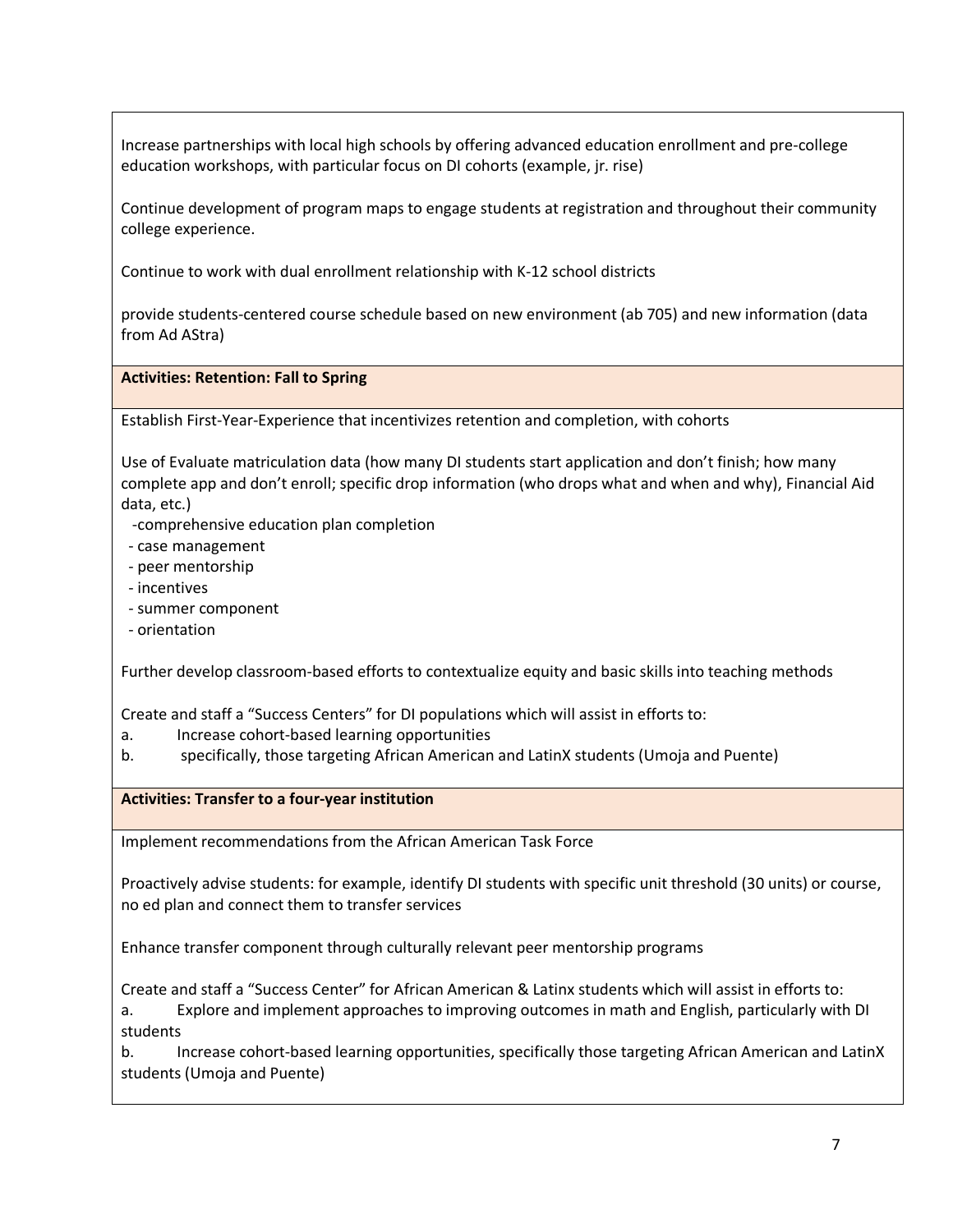## **Activities: Completion of transfer level Math and English**

Establish First-Year-Experience that incentivizes retention and completion, with cohorts for populations which emphasize Math and English

Increase partnerships with local high schools by offering advanced education enrollment and pre-college education workshops, with particular focus on DI cohorts (example, jr. rise)

Continue to offer Professional Development programming for faculty, Deans, and staff on how to engage students in the classroom and throughout campus.

Create and continue to offer peer mentoring and cohort-based learning focused on DI student needs

Continue to engage in systematic process of inquiry to help us better understand the factors creating DI impact on campus (campus climate surveys, focus groups, etc.)

Establish faculty division leads for Math and English to facilitate equity activities in their areas Provide support for acceleration in Math and English

Provide PD for Math and English faculty to reframe their pedagogy in light of acceleration and equity goals

provide staffing for Math assistance in West Sacramento and Davis, including instructional assistants

Provide mentoring in co-requisite classes in English writing and Math (DWAP and DMAP)

Provide faculty coordinator of Math/English basic skills efforts on campus

**Activities: Earned credit certificate over 18 units, associate degree, CCC bachelor's degree**

Continue to offer Professional Development programming for faculty, Deans, and staff on how to engage students in the classroom and throughout campus.

Create and continue to offer peer mentoring and cohort-based learning focused on DI student needs

Continue to engage in systematic process of inquiry to help us better understand the factors creating DI impact on campus (campus climate surveys, focus groups, etc.)

#### **Table 2(C). Resources projected for planned activities**

| <b>Permanent Positions (benefits)</b>         | 3,423,078 |
|-----------------------------------------------|-----------|
| Release Time (T4E, NFA, faculty coordinators, | 1,480,900 |
| counseling)                                   |           |
| Temps & Student Assistants                    | 786,600   |
| Supplies and Materials (Books/printing/non    | 19.400    |
| instructional supplies)                       |           |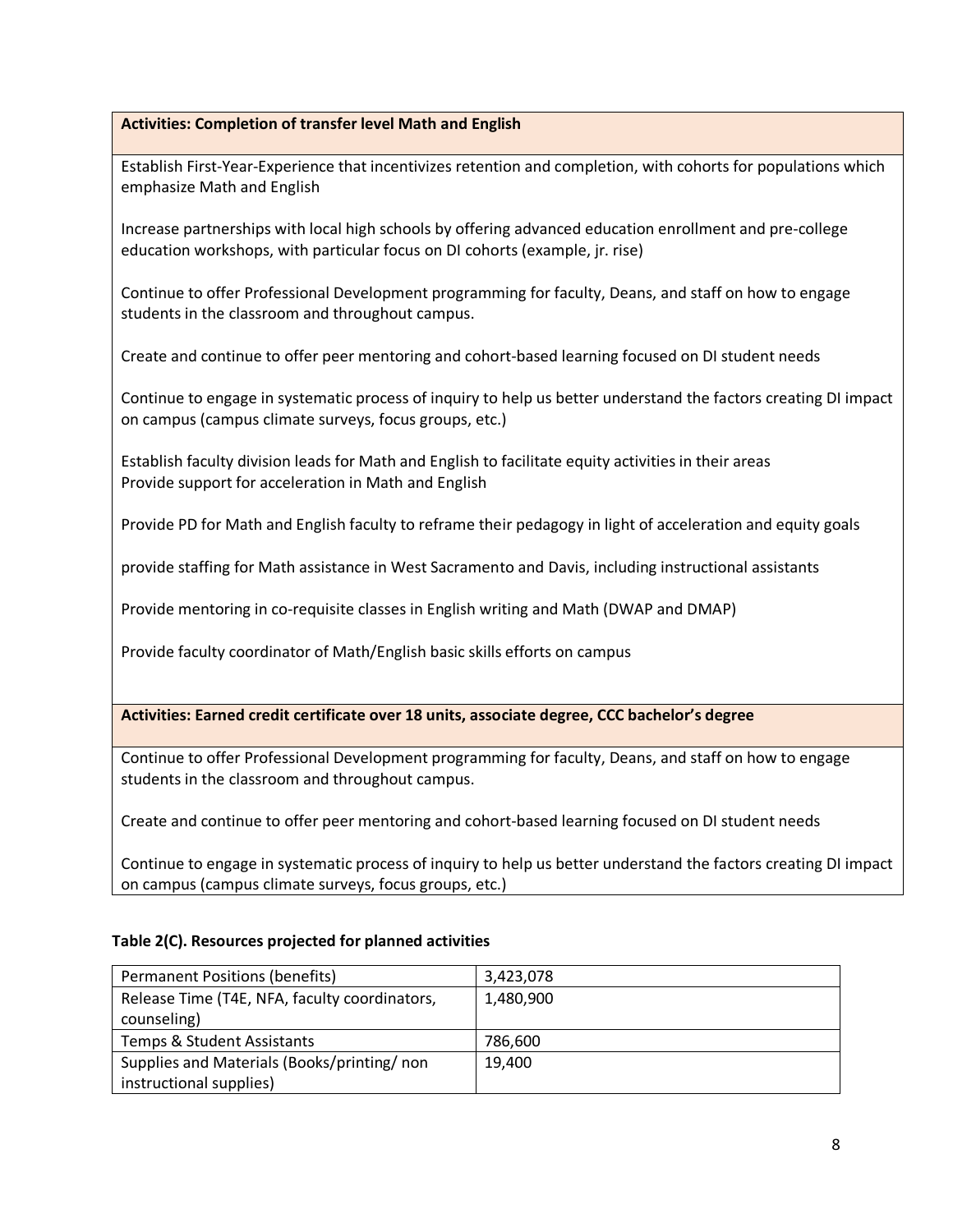| Operational Costs and Services (travel, contracts, | 491,850    |
|----------------------------------------------------|------------|
| leases/rents, programs (FYE, P4P)                  |            |
| Capital Outlay                                     | 120,000    |
| Other Outgo (lending library)                      | 20,000     |
| Program Plans                                      | 214,000    |
| <b>Fund for Innovation/Best Practices</b>          | 371,481    |
| Contributions from BSI 2018-19 carryover           | $-556,500$ |
| Guided Pathways (FYE & NFA)                        | $-486,000$ |
| <b>Total</b>                                       | 5,884,809  |

#### **PROCESS AND SCHEDULE FOR EVALUATING PROGRESS OF GOALS:**

SCC's Office of Institutional Effectiveness will monitor and report on measurable goal outcomes annually and continuously evaluate programs supported by the College's Student Equity Plan. These data will include the Student Success Metrics (Access, Retention, Transfer, Completion of Math/English, and Earned an award). In all cases, outcomes for disproportionately impacted groups will also be disaggregated by gender. The Institutional Effectiveness Office will continue to provide ongoing evaluation of activities by collecting data (quantitative and qualitative), tracking implementation of activities, applying statistical procedures to analyze data, and disseminating research findings via presentations and reports to project managers and the campus community.

#### **ENSURE COORDINATION ACROSS CATEGORCAL PROGRAMS:**

The college will ensure coordination across student equity-related categorical programs by reorganizing Student Services under the framework of Guided Pathways through an equity lens. Under this model, equity-related categorical programs will fall under the same dean of student services. Other campusbased equity-work will fall under the new responsibilities provided to the Associate Vice President of Instruction and the Associate Vice President of Student Services.

#### **2015-2016 Planning Year**

In 2015-2016, the State Chancellor's office made some changes to the equity planning template, and they modified the timelines to better coordinate with the academic calendar. In conjunction with that, SCC made some changes to our equity planning and funding process. Some interventions involved scaling up existing efforts, but many new activities were created. Over 80 equity interventions were included in the 2015 Student Equity Plan, some of which overlapped with Basic Skills and/or SSSP. All of these efforts were well-intentioned, and most were created out of a desire to help students. Yet, most of these interventions were created within silos, they weren't well coordinated, and many of them weren't rooted in an evidence-based theory of change. Moreover, the majority of these programs, particularly the equity interventions, were created from a place of "diversity" or "equality," and not necessarily from a deep understanding of "equity." To be more specific, many people believed that an activity that involved students from DI groups in some way qualified as "equity," not realizing that these equity activities might not be sufficient to reduce disproportionate impact for specific groups. Lastly, it was clear that many of the equity interventions at SCC focused on boutique programming not rooted in institutional student success data. Instead of focusing the spotlight on the institutional barriers students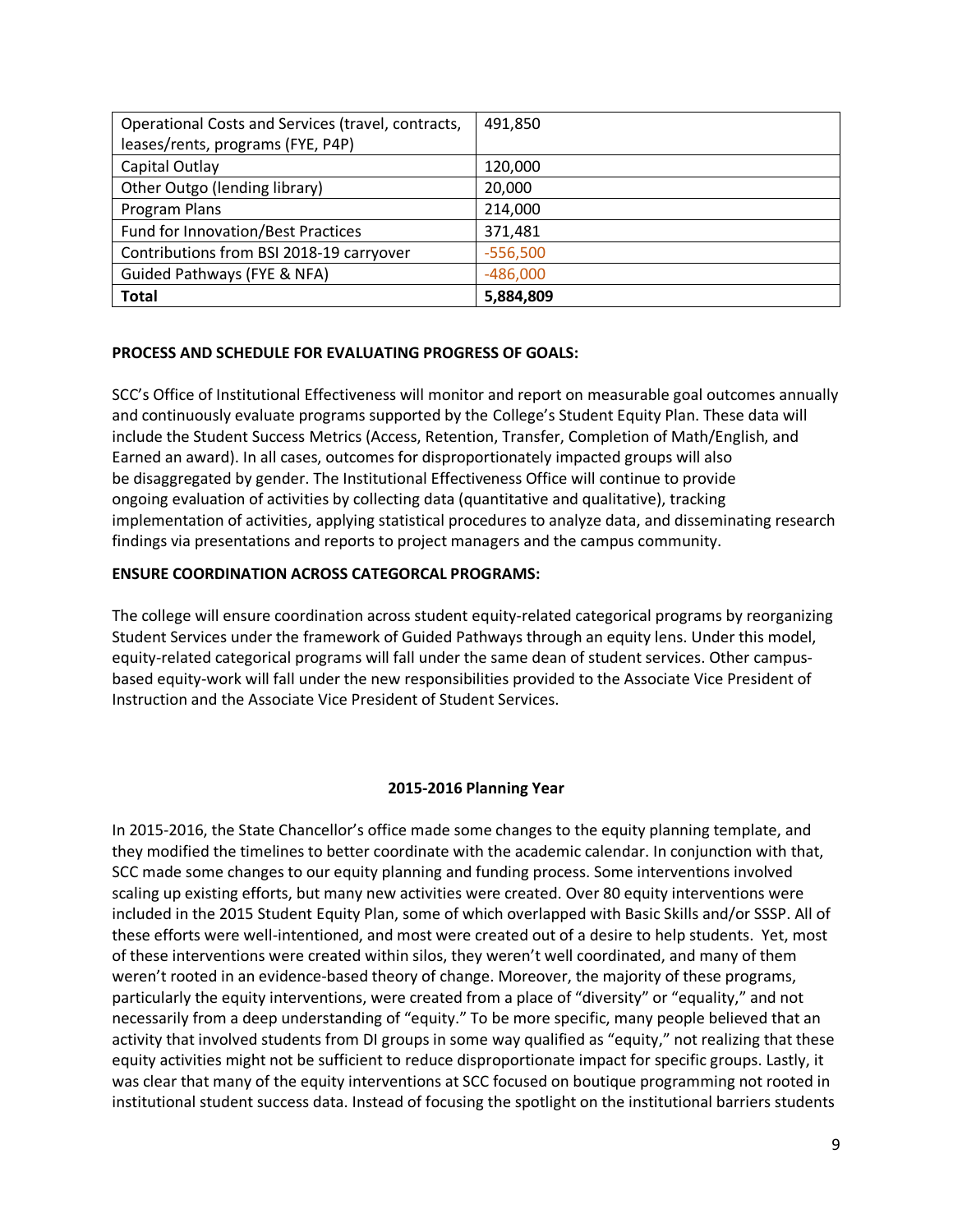face and working to change things on a structural level, many of us were centering the problem of disproportionate impact within the students themselves and blaming their level of preparedness or unpreparedness as the primary factor related to course success; which is a deficit mindset that the college is trying to move away from. In 2015-2016, many of our equity interventions were boutique programs that weren't evidence-based, and that impacted only a small number of students. None of this was ill-intentioned. But all of this has given us the opportunity to reflect on the work that needs to be done to produce true change. The outcomes data from these initial interventions probably tell the most powerful story: at the end of this planning cycle, although some interventions have yielded positive results, the majority of them were either ineffective, they focused on student services almost exclusively, instead of incorporating instruction. Yet, very successful equity interventions were developed and implemented during this cycle. As a result of these efforts, at least 80 new people (if not more) became involved in equity work at the college. Building buy-in among faculty and staff, as well as developing a stronger equity infrastructure, were two positive outcomes of this work.

| 2015-2016 Equity Expenditures                                                              |             |
|--------------------------------------------------------------------------------------------|-------------|
| Academic Salaries (dean, faculty coordinators, release time)                               | 581,363     |
| Classified Salaries (temp help, student assistant help, ESAs not creditable, IAs, research | 682,874     |
| analyst)                                                                                   |             |
| <b>Benefits</b>                                                                            | 220,415     |
| Supplies and Materials (Books/printing/non instructional supplies)                         | 148,090     |
| Operational Costs and Services (travel, contracts, leases/rents)                           | 238,061     |
| Capital Outlay                                                                             | 60,637      |
| Other Outgo (financial aid fund-text book awards/student funds)                            | 96,906      |
| Total                                                                                      | \$2,028,346 |

#### **Table 1: 2015-2016 Equity Expenditures**

#### **2016-2017 Planning Year**

By the time the college began planning for the 2016-2017 allocation, a strong equity team was in place at SCC. The college created a new position (the Dean of Equity and Student Success), and that position was filled by February of 2016. By then, a five-person faculty coordinator team had been created, and with the addition of the Dean of Equity and Student Success, the Student Equity Committee tri-chairs, and several student workers, we had a much more effective multi-constituent infrastructure set up to engage in equity planning, professional development, instructional activities, and resource allocation. Using some of the tools the equity coordinators had gained from working with the Center for Urban Education (CUE) at the University of Southern California, the team decided to use a coaching model to help faculty and staff develop equity interventions. This resulted in a series of workshops that took place in Spring 2016 to help people better understand equity and disproportionate impact; to inform people about the specific populations at SCC that are disproportionately impacted; and to coach people through developing appropriate equity interventions that fit the allocation guidelines and that could potentially move the needle.

Although a few new programs and interventions were developed most of the coaching that took place focused on refining existing interventions to target specific disproportionately impacted groups, and to better address access, basic skills, course completion, degree/certificate completion, and/or transfer.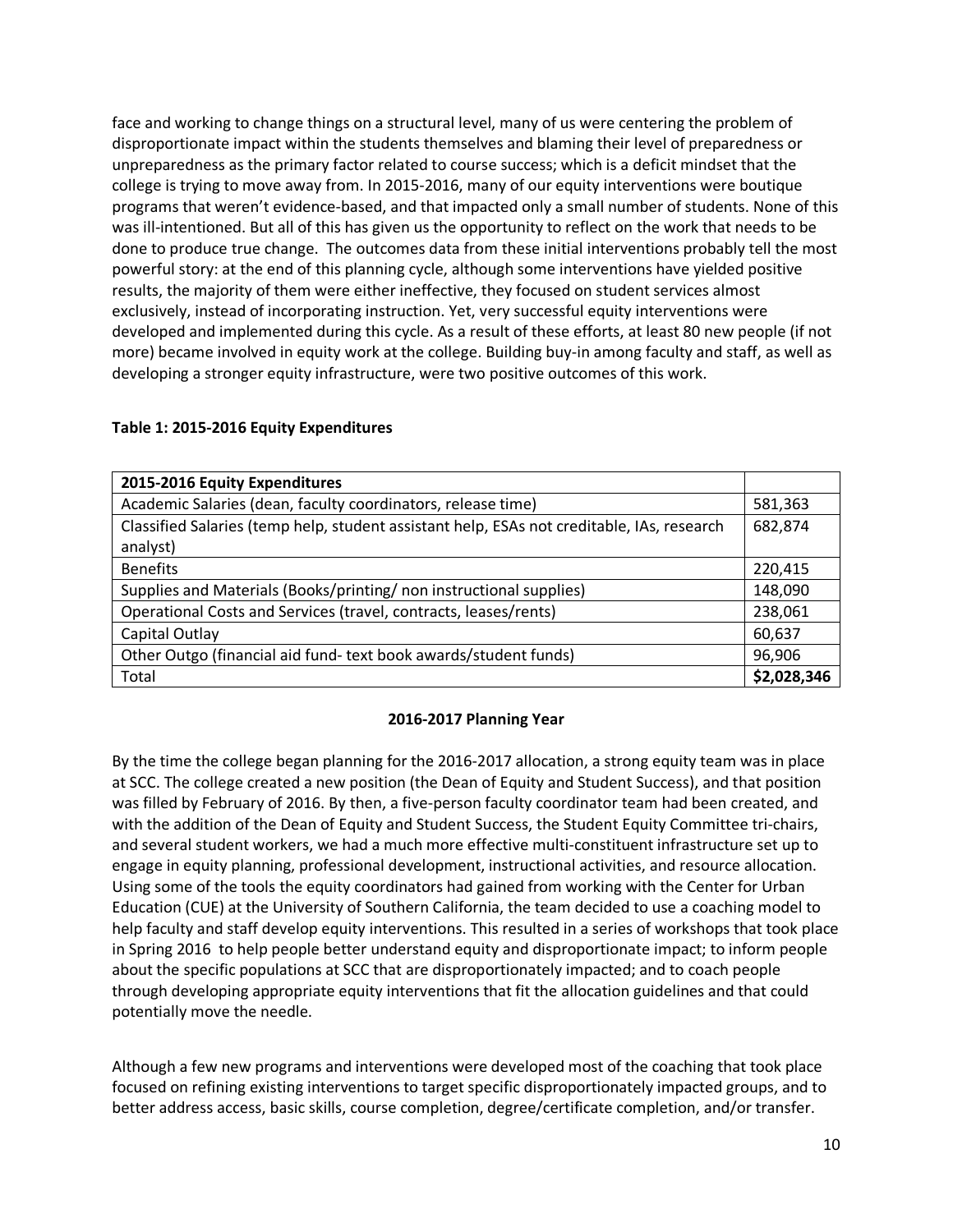Out of this process, the equity team recognized the need for both a focus on professional development and the creation of a culture of inquiry. There was a need to encourage the use of data, and look internally to understand how we were failing to serve our students.

There was a need for divisions and programs to look at their own structures first and foremost, before seeking funding, because we saw many people jumping to solutions before looking at the data. Then determining that a large majority of this work needed to be in relationship with instruction, we collaboratively worked with the VPI's office to help shift the campus culture to a disaggregated data driven culture. We enlisted the support of the PRIE office, the faculty research coordinator for the college, along with the Center for Urban Education. A variety of workshops and programming focused on disaggregating data and understanding the needs of our students in relationship to course success emerged and the equity core team then spent a lot of time showing up at division meetings, committee meetings, holding a student services institute, and connecting with faculty to compel them and their Deans to look at their data from a disaggregated lens because course success data was, by far, the most glaring indicator we needed to focus our efforts on. One challenge that was noted was that many practitioners and faculty who were implementing the equity interventions weren't necessarily trained in data collection, interpretation, and evaluation, and this posed some challenges in determining how successful these interventions were.

Also, in Fall 2016, a separate Faculty Professional Development coordinator was brought on to focus entirely on equity (previously one person was doing general as well as equity professional development), as well as a coordinator for Equity in the Basic Skills. Both of those coordinators have been a vital part of the equity team, as professional development had to be at the core of changing the culture. Outcomes of this work include in partnership with the VPI's office included the New Faculty Academy which gets at equity and inquiry at the start, the Ally Development faculty professional development series that was launched in Spring 2017, the continuation of T4E, as well as the work that the equity team and the Center for Urban Education (CUE) has done with the Mathematics department. Additionally, Equity Leads in the basic skills areas were created in an effort to begin integration of those two areas, and who were tasked with facilitating division-level equity work. Even with these successes, as in the 2015-2016 cycle, we met some challenges in how we could implement equity interventions, particularly with respect to hiring staff.

#### **Table 2: 2016-2017 Equity Expenditures**

| 2016-2017 Equity Expenditures                                                              |             |
|--------------------------------------------------------------------------------------------|-------------|
| Academic Salaries (dean, faculty coordinators, release time)                               | 447,239     |
| Classified Salaries (temp help, student assistant help, ESAs not creditable, IAs, research | 609,187     |
| analyst)                                                                                   |             |
| <b>Benefits</b>                                                                            | 189,274     |
| Supplies and Materials (Books/printing/non instructional supplies)                         | 104,080     |
| Operational Costs and Services (travel, contracts, leases/rents)                           |             |
| Capital Outlay                                                                             | 29,701      |
| Other Outgo (financial aid fund-text book awards/student funds)                            | 180,800     |
| Total                                                                                      | \$1,864,316 |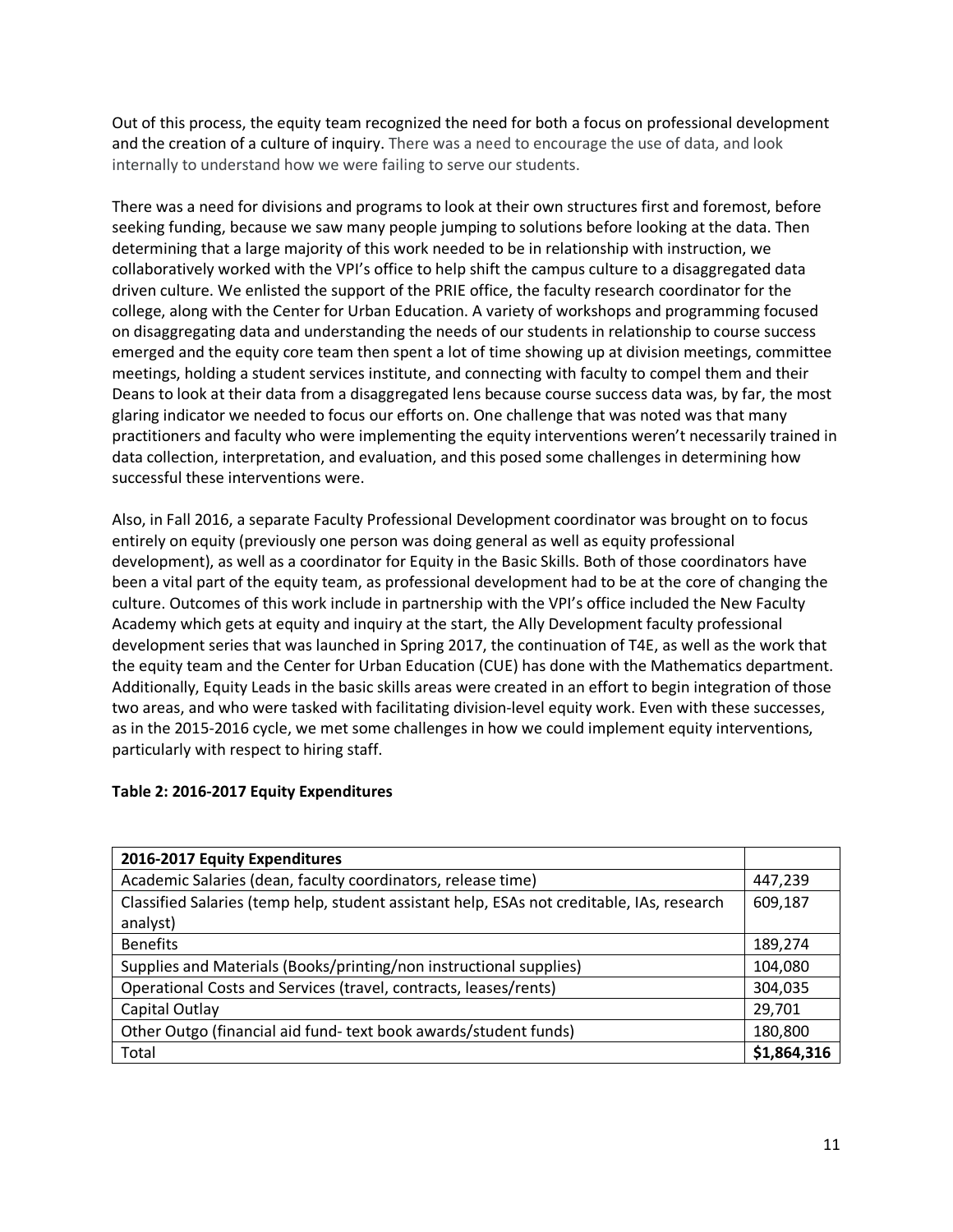#### **2017-2018 Integrated Planning Year 1**

The state moved towards an integrated planning process, and the "first wave" of Equity, SSSP, and BSI as a tri-force approach to equity work began. The new integrated planning process gave us an opportunity to look back and reflect on what worked, what didn't, and why. Several important lessons emerged as a result of this process. First, the equity team realized the critical importance of educating, mentoring, and coaching the college about equity and how it differs from diversity and equality, as well as how they needed to take concrete steps to help the college achieve equitable outcomes. In particular, that this education needed to be an ongoing effort and it always needed to be our starting point.

Second, our equity team learned just how ineffective a siloed approach to equity was. Prior to this year, Equity, SSSP, and BSI had operated relatively independently from one another. Because of that, most people involved with SSSP had little knowledge about Equity or BSI, and vice-versa. This brings us back to education; in order for the college to improve overall student success and eliminate disproportionate impact, we all needed to understand these initiatives, the philosophy behind them, and their objectives.

Third, we learned that in order for the college to achieve equitable outcomes and improve student success, a cultural shift needs to happen. Achieving these goals requires difficult work. In order to achieve equity and student success, we needed to engage in a process of deep inquiry into our pedagogical practices, our organizational processes, and the ways in which our institutional structure may privilege some students while disenfranchising others. Fourth, it became clear that developing a strong culture of inquiry and evidence is critical in doing equity and student success work. We determined that our college would need to continue to work to educate practitioners, faculty, chairs, and deans about what research questions to ask, how to collect the appropriate data (or what data to ask the Research Office for), and how to interpret that information and relate it back to the goals of the intervention, and how to look at data before initiating solutions.

| 2017-2018 Equity Expenditures                                                                          |             |
|--------------------------------------------------------------------------------------------------------|-------------|
| Academic Salaries (dean, faculty coordinators, release time)                                           | \$566,997   |
| Classified Salaries (temp help, student assistant help, ESAs not creditable, IAs, research<br>analyst) | \$791,852   |
| <b>Benefits</b>                                                                                        | \$337,735   |
| Supplies and Materials (Books/printing/non instructional supplies)                                     | \$5,660     |
| Operational Costs and Services (travel, contracts, leases/rents)                                       | \$77,380    |
| Capital Outlay                                                                                         | \$4,537     |
| Other Outgo (financial aid fund-text book awards/student funds)                                        | \$14        |
| Total                                                                                                  | \$1,784,175 |

#### **Table 3: 2017-2018 Equity Expenditures**

**Identify one individual to serve as the point of contact for your college (with an alternate) for the Integrated Plan and provide the following information for that person:** 

**Point of Contact:**